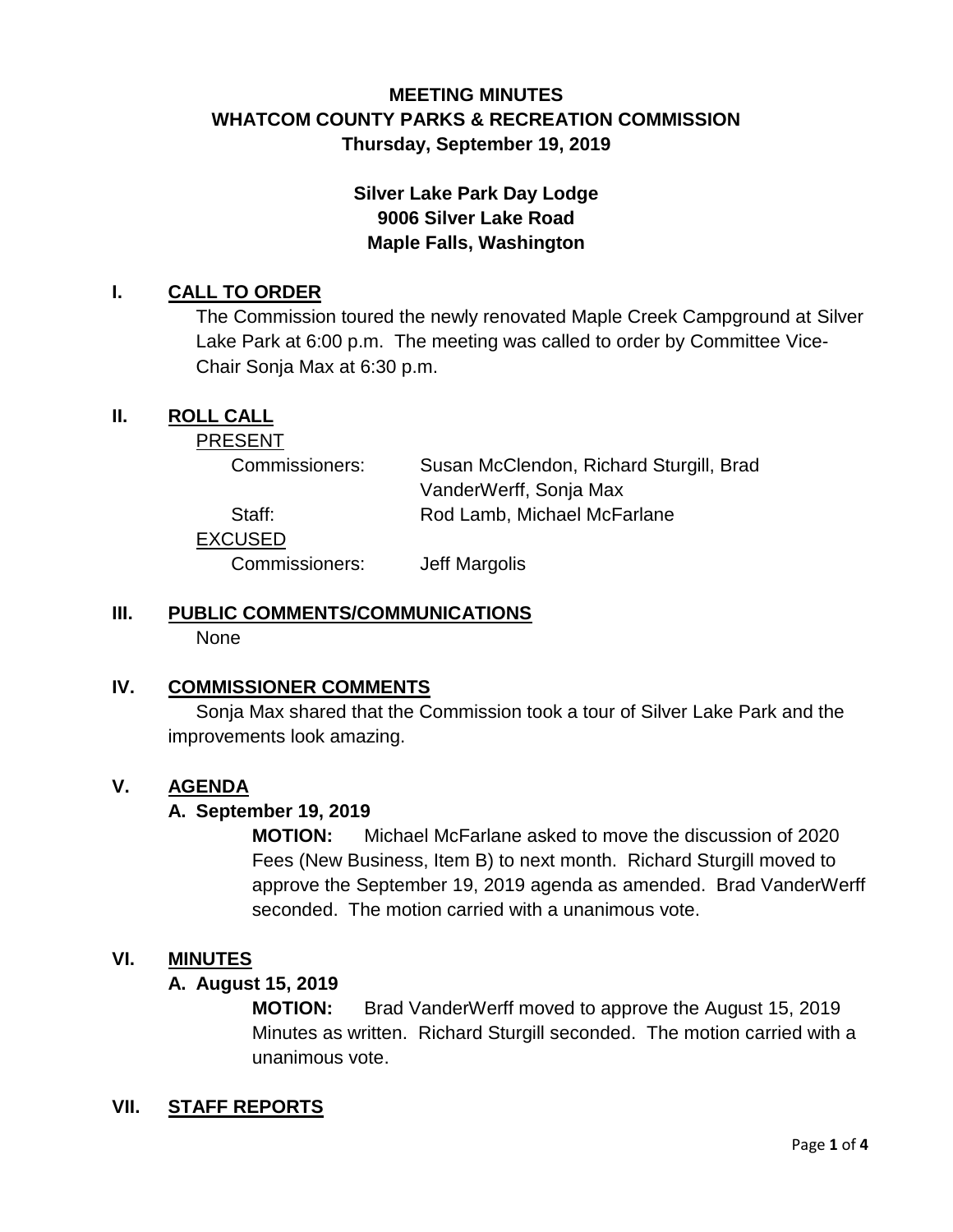# **A. Planning & Development Report – Rod Lamb**

- **i. Silver Lake Road & Electrical Improvements –** The Silver Lake Road and Electrical Improvement Project has multiple phases. The Maple Creek Campground renovation was the most recently completed phase and the next phase is the Red Mountain Shower and Restroom Facility (to be completed by the 2020 camping season). Parks interviewed four architectural firms and chose King Architecture to design this facility. This facility will be the prototype building used for all Whatcom County Parks restroom facilities, as it will have the capability of adding stalls and toilets based on the needs of each park without changing the overall design and construction of the building. If the Executive and Council continue on the improvement schedule for Silver Lake into the next budget cycle, a new shower and restroom facility would next be installed at the Maple Creek Campground, then by the cabins and Cedar Campground, and finally at the Group Campground.
- **ii. Lighthouse Marine Park –** The residing of the Chow Hut and restroom at Lighthouse Marine Park should be done in the next couple of weeks. A new drinking fountain will be installed on the side of the building and the windscreens will be put back up on the picnic shelters.
- **iii. Lake Whatcom Trailhead Improvements –** Parks submitted a budget supplemental request to Council to allocate funding for design and engineering services for trailhead improvements at Lake Whatcom Park. The improvements include expanded parking capacity, new flush restroom facilities (septic and well), a picnic shelter, security lighting, signage, pedestrian and circulation improvements, and site furnishings.
- **iv. Commission Concerns –** The Commission expressed concerns at the last meeting about being properly informed on WC Park projects after reactions from the Maple Creek Campground renovation project. Rod looked at previous meeting minutes from January 2015 through February 2019 and found that out of the 45 Commission Meetings, the Maple Creek Campground renovation project was discussed 38 times.

## **B. Director's Report – Michael McFarlane**

- **i. Electric Mountain Bike Donation –** Fairhaven Bikes donated a \$5,000 electric mountain bike to WC Parks. Staff plans on putting a small cart behind the bike to carry tools to perform minor maintenance and storm checks.
- **ii. Washington State University –** The agreement with Washington State University for the Master Gardener Program has been reviewed by Whatcom County legal staff and sent back to Washington State University.
- **iii. Risk Tree Assessment Workshop –** WC Parks hosted a workshop at Hovander Park on risk tree assessment. The workshop was presented by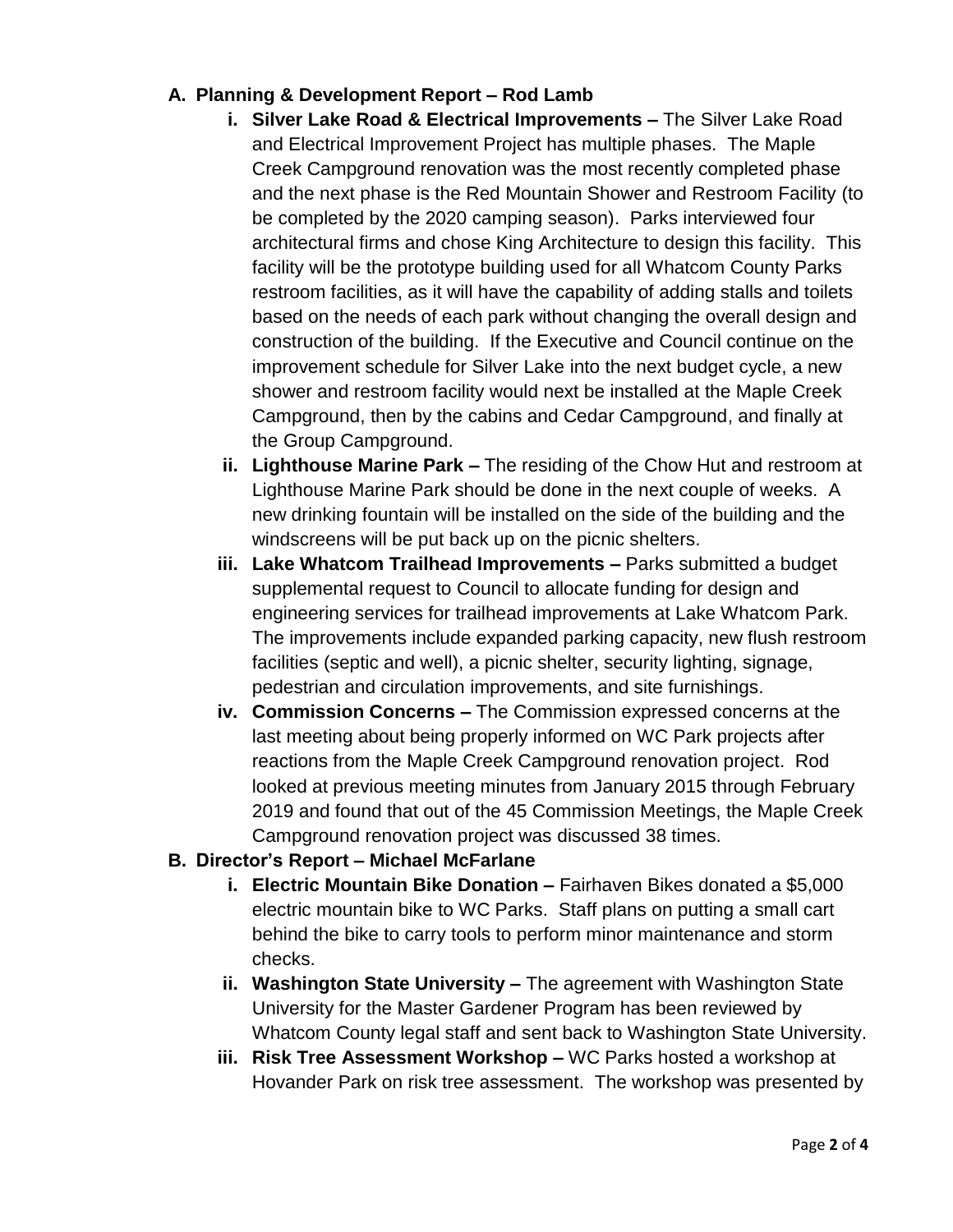the Whatcom County Risk Pool and attended by WC Parks and WC Public Works staff.

- **iv. Daughters of the American Revolution –** The County Executive composed a letter giving the Daughters of the American Revolution permission to erect a plaque on a stone boulder at South Fork Park recognizing the Galbraith Homestead. There will be a small dedication or ceremony at South Fork Park once the National Society for the Daughters of the American Revolution has approved the plaque.
- **v. Canyon Lake Community Forest –** WC Parks met with Sierra Pacific, Whatcom Land Trust, Western Washington University, and the Department of Natural Resources regarding access to Canyon Lake Community Forest. Progress is slow.
- **vi. Plantation Rifle Range HVAC –** The Plantation Rifle Range HVAC Design Contract is going to Council on Tuesday.
- **vii. Opportunity Council –** The Opportunity Council is asking the County Council for an additional \$172,000 for the Food Bank at the East Whatcom Regional Resource Center. The County has already put in approximately \$400,000 into that \$6 million project.
- **viii. Point Roberts Race Week –** Michael McFarlane met with Schelleen Rathkopf, the Event Producer for Point Roberts Race Week, which will be held July 13 – 17, 2020 in Point Roberts, Washington. The sailing event, formerly known as Whidbey Island Race Week, is being staged at the Point Roberts Marina and will bring 600 people to Point Roberts. Mike and Schelleen discussed why the dock at Lighthouse Marine Park was removed, what types of temporary solutions may be possible for the piles, and that the launch ramp at Lighthouse Marine Park would be available for use. Rod Lamb sent Schelleen some statistics regarding, winds, tides, etc. for Lighthouse Marine Park.
- **ix. Department of Ecology –** WC Parks received a request from the Washington State Department of Ecology for a permanent ground water monitoring well by the Warnick Bridge. The challenge will be figuring out whose property the well will be located on, as the property is comprised of four long slivers of land owned by WC Parks, WC Public Works, Puget Sound Energy, and Whatcom Land Trust.
- **x. Project Notes –** The finishing touches are being put on the projects at Lighthouse Marine Park and the Maple Creek Campground. The trail crew is wrapping up at Lake Whatcom Park with sign installation. WC crews have started preparing for winter with preseason winterization and hazard tree removal in the parks.

## **VIII. UNFINISHED BUSINESS**

None